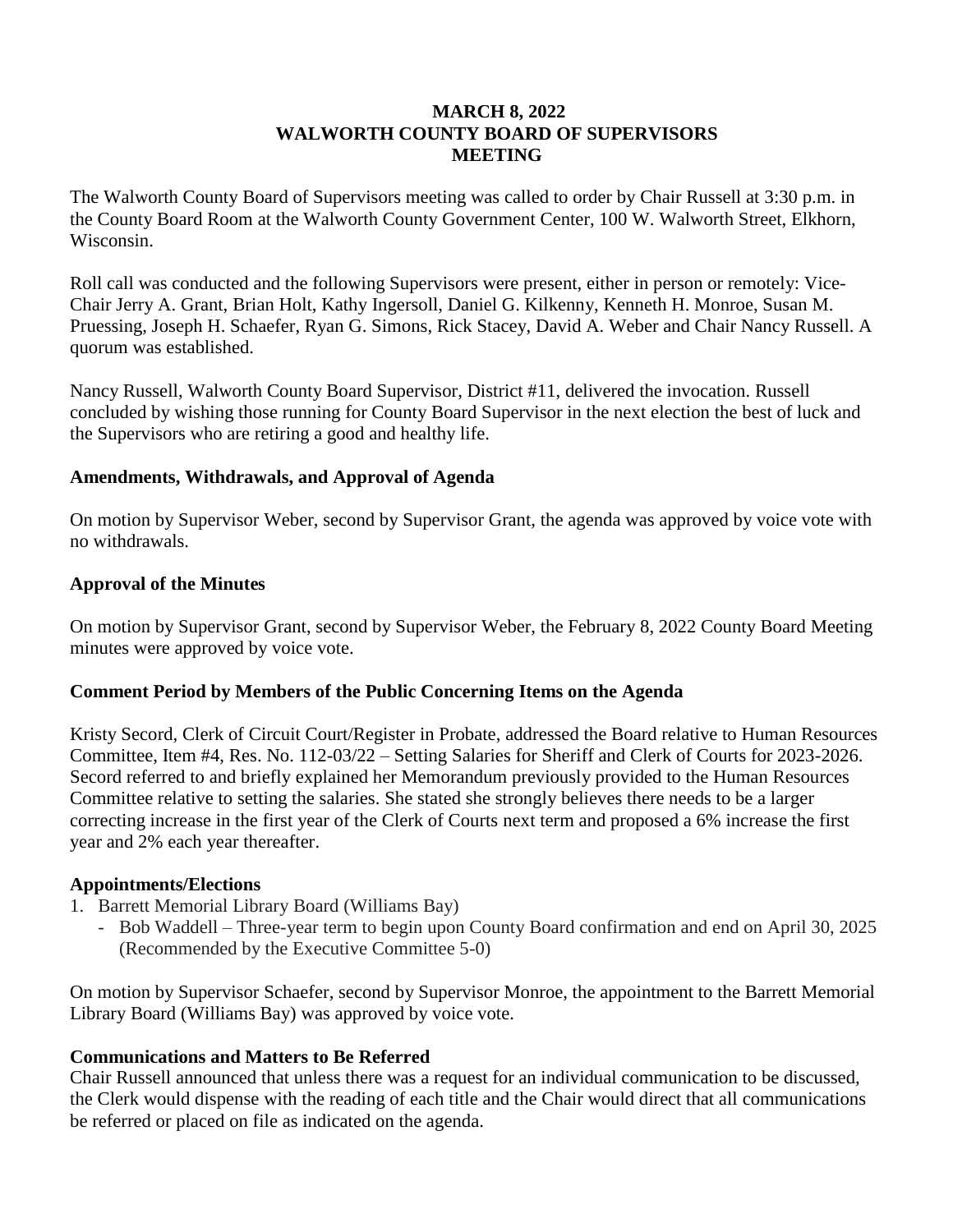- 1. Claims Received After Agenda Mailing
- 2. Claims: a) United Methodist Church of Delavan Property Damage; b) William C. Allen Vehicle Damage (To be referred to the Executive Committee)
- 3. Vilas County Resolution 2022-15 Request State to Revise the Current Real Estate Transfer Fees Revenue Sharing Formula (To be referred to the Finance Committee)
- 4. Correspondence from County Administrator Mark W. Luberda requesting the Walworth County Board to approve Res. No. 114-03/22; Res. No. 115-03/22; Res. No. 116-03/22; and Res. No. 117-03/22 – Recognizing Nancy Russell, Jerry A. Grant, Daniel G. Kilkenny, and Kimberly S. Bushey for their years of service to Walworth County. (Please note, it is anticipated that the County Board will move pursuant to Section 2-65(c)(1) of the Walworth County Code of Ordinances to take action on the resolutions at this meeting.)
- 5. Correspondence from Republican Party of Walworth County (RPWC) Chair Christopher Goebel RPWC Resolution asking Walworth County to adopt an ordinance to secure Walworth County's elections free of influence from private funds (To be referred to the Executive Committee)
- 6. Correspondence from Supervisor Brian Holt regarding County Ordinance Sec. 16-11 Use of Countyowned property for private functions and events – (h) Alcohol (To be referred to the Executive Committee)
- 7. County Clerk Report Summary of 2021 Dog Licenses Sold and Licensing Statistics (To be placed on file)
- 8. Report of the County Clerk Regarding Communications Received by the Board and Recommended to be Placed on File
	- CLAIM U.S. Bankruptcy Court William Thomas Plant and Lana Sue Plant, Debtors Notice of Requirement for Response to Interim Application for Compensation and Reimbursement of Attorneys' Fees and Costs (To be placed on file)
	- Pepin County Resolution No. 04-22 Resolution to Eliminate the Badger Care Eligibility Cliff (To be placed on file)
	- Correspondence from Mark Peters, P.G., Hydrogeologist, WDNR Waste Management Program Southeast Region – Notice of Proposed Solid Waste Disposal Facility Proposed Mallard Ridge Landfill Western Expansion, Lic#\_3244 (To be placed on file)
- 9. Report of the County Clerk Regarding Communications Received by the Board After Agenda Mailing
	- CLAIMS: a) Arthur Dexter Notice of Claim for Property Tax Lawsuit; b) Blackhawk Community Credit Union vs. Estate of Linda K. Warn et al – Summons & Complaint (To be referred to the Executive Committee)
	- Polk County Resolution No. 08-22 Urging State Elected Officials to Use Expected 2021-2023 Budget Surplus to Fund Rural Fire and Ambulance Emergency Services (To be placed on file)
	- Correspondence from Wisconsin Counties Association regarding 2022 WCA District Meetings & Memberships for District Meeting Voting (To be placed on file)

10. Report of the County Clerk Regarding Zoning Petitions (To be referred to the County Zoning Agency)

- Walworth County, All Townships. Walworth County Amendment to Section(s) 74-38, 74-55, 74-61, 74-62, 74-64, 74-65, 74-74, 74-114, 74-118, and 74-131 of the Walworth County Code of Ordinances – Zoning and Section(s) 74-165, 74-178, 74-180, 74-181, 74-182, 74-188, 74-189, 74- 191, 74-192, 74-203, 74-243, 74-247, and 74-263 of the Walworth County Code of Ordinances – Shoreland Zoning.
- Jennifer Hahn Owner, LaFayette Township. Rezone approximately 21.27 acres of the parcel being predominantly 20 plus acres of A-2 Agricultural District and smaller areas of A-5 Agricultural-Rural Residential District and A-1 Prime Agricultural District areas to the C-2 Upland Resource Conservation District.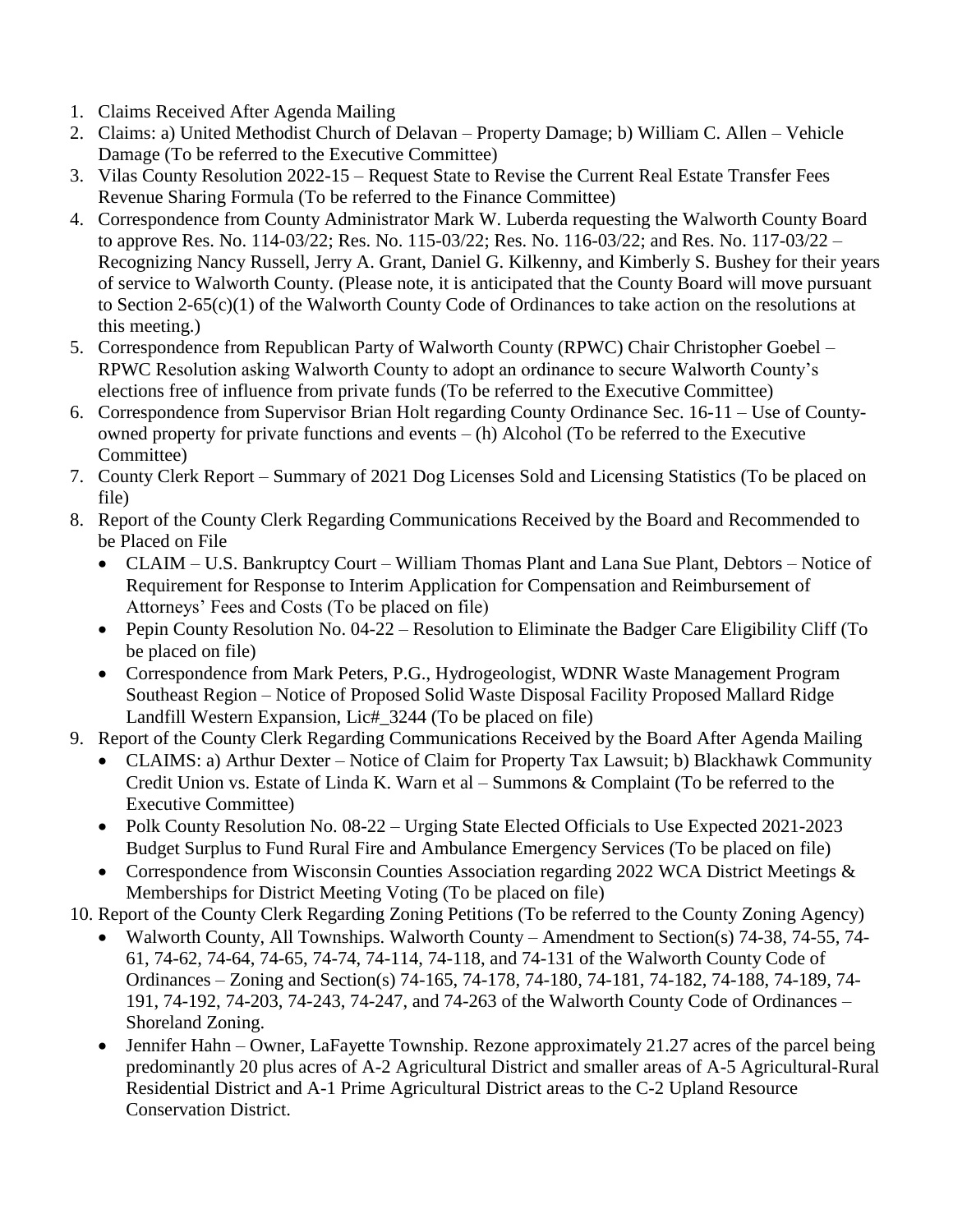- Robert Kruger and Kevin Kruger Owners, Delavan Township. Rezone approximately .9 acres of C-3 Conservancy-Residential District and A-4 Agricultural-Related Manufacturing, Warehousing & Marketing District to the A-4 and C-3 District.
- Net Worth, LLC C/O Chad J. Karl Owner, Sugar Creek Township. Rezone approximately .37 acres of R-1 Single Family Residential District property to the B-2 General Business District.

Supervisor Weber referred to and gave a brief overview of, Item #4, Correspondence from County Administrator Mark W. Luberda requesting the Walworth County Board to approve Res. No. 114-03/22; Res. No. 115-03/22; Res. No. 116-03/22; and Res. No. 117-03/22 – Recognizing Nancy Russell, Jerry A. Grant, Daniel G. Kilkenny, and Kimberly S. Bushey for their years of service to Walworth County (Page 25 of the Agenda packet.) Supervisor Weber offered a motion, second by Supervisor Monroe, to suspend the rules and allow action to be taken on Res. No. 114-03/22; Res. No. 115-03/22; Res. No. 116-03/22; and Res. No. 117-03/22 at this meeting. Motion was approved by voice vote.

On motion by Supervisor Weber, second by Supervisor Monroe, **Res. No. 114-03/22**; **Res. No. 115-03/22**; **Res. No. 116-03/22**; and **Res. No. 117-03/22**, were approved by voice vote.

Chair Russell expressed her gratitude and appreciation for all of the assistance through the years.

County Administrator Mark W. Luberda presented Vice-Chair Jerry A. Grant, Supervisor Daniel G. Kilkenny, and County Clerk Kimberly S. Bushey with their individual certificate and thanked them for their service.

Vice Chair Grant, Supervisor Kilkenny, and County Clerk Bushey addressed the Board and expressed their gratitude and appreciation for all of the assistance through the years.

## **Unfinished Business**

1. COVID-19 Response, Update, and State & Federal Actions

County Administrator Mark W. Luberda continues to prepare the Friday Report and Update per the Supervisors request. Luberda reported:

- The Administrative Procedures have been updated to reflect the current Centers for Disease Control and Prevention (CDC) guidance rules, as to when masks are required within the various work spaces.
- Finance will provide an update relative to the American Rescue Plan Act (ARPA) funding next week. Walworth County remains on track and continues to implement projects that have been provided for. There is approximately \$720,000 available for appropriation and allocation. One of the items on the Public Works Committee is a road design that is being prepared in case there is a remaining balance in funding.
- Distributed to the Supervisors prior to the meeting was a copy of Recovery Grants Manager Rich Abbott's correspondence regarding Social Service Organization Grants – United Way of Walworth County. This correspondence explains how the United Way, acting as a subrecipient, distributed their first round of funding to various small non-profit organizations throughout Walworth County.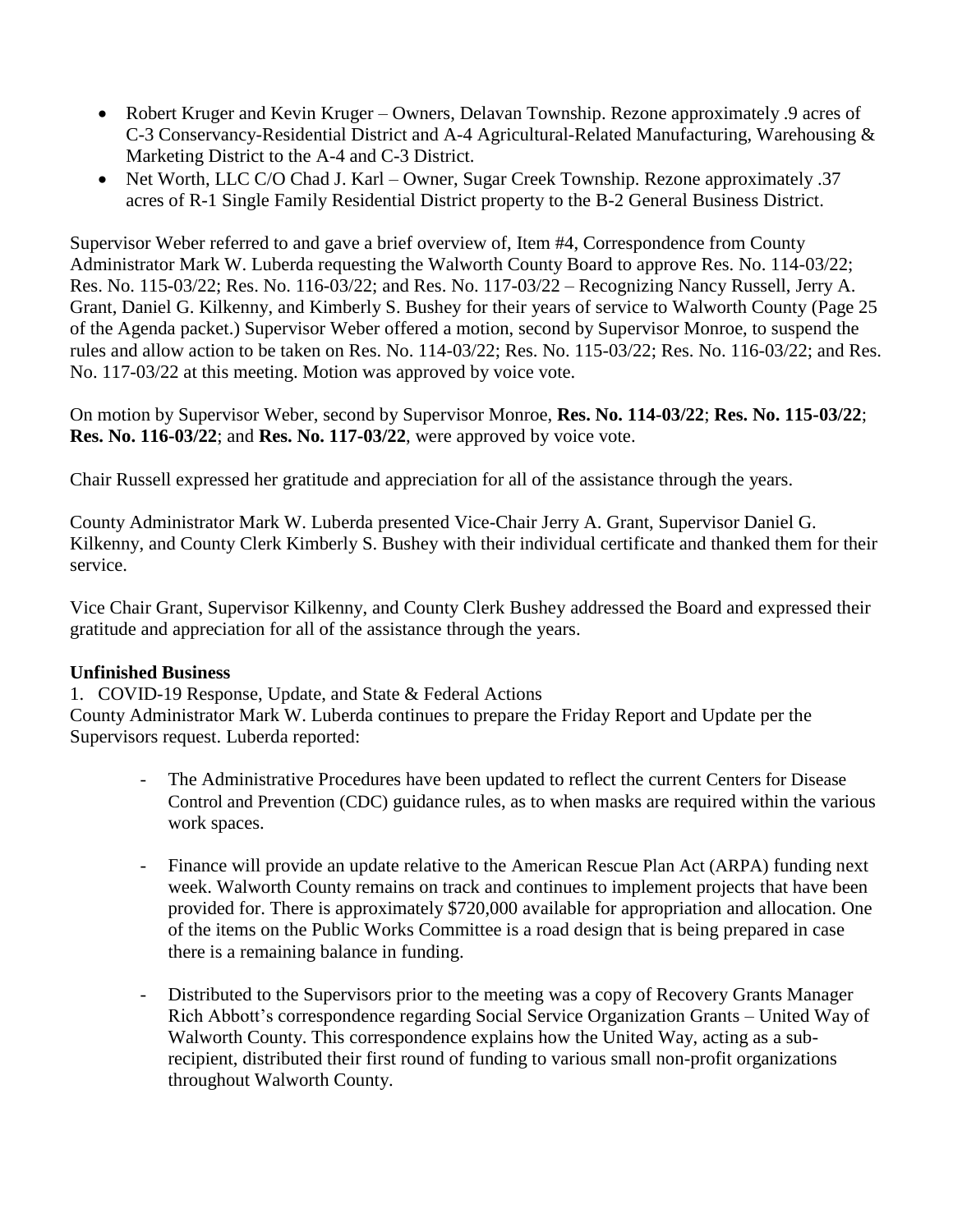## **New Business**

## **Reports of Standing Committees**

## **County Zoning Agency Report of Proposed Zoning Amendments**

- 1. Gerald D. and Michelle L. Morgan Owners, NW ¼ of Section 32, Sugar Creek Township. Rezone .64 acres of A-1 to A-4 – Approved 7-0 (February 17, 2022 County Zoning Agency Public Hearing)
- 2. Robert and Brenda Case Owners, NE ¼ of Section 15, Linn Township. Rezone of their lots from B-6 to R-1 – Approved 7-0 (February 17, 2022 County Zoning Agency Public Hearing)

On motion by Supervisor Stacey, second by Supervisor Simons, Items #1 thru #2 of the County Zoning Agency Report of Proposed Zoning Amendments were approved as recommended by the County Zoning Agency by voice vote.

# **Executive Committee**

- 1. Res. No. 102-03/22 Supporting the Need for Statewide Efforts for Enhanced Regulation and Enforcement Prohibiting Puppy Mills – *Vote Required Majority* (Recommended by the Executive Committee 5-0)
- 2. Res. No. 103-03/22 Removing Cindy Wrobel as a Walworth County Humane Officer *Vote Required Majority* (Recommended by the Executive Committee 5-0)
- 3. Res. No. 113-03/22 Appointing Susi Pike as the Walworth County Clerk for the Residue of the Unexpired Term Commencing April 2, 2022 – *Vote Required: Majority* (Recommended by the Executive Committee 5-0)

Supervisor Weber offered a motion, second by Supervisor Holt, to approve Item #1, Res. No. 102-03/22; Item #2, Res. No. 103-03/22; and Item #3, Res. No. 113-03/22. Chair Russell referred to Res. No. 103- 03/22 and noted there is one other Humane Officer on premise working for Walworth County. **Res. No. 102-03/22**; **Res. No. 103-03/22**; and **Res. No. 113-03/22** were approved by voice vote.

# **Finance Committee**

- 1. Ord. No. 1269-03/22 Amending Section 62-104 of the Walworth County Code of Ordinances Relating to Tax Incremental Financing Districts – *Vote Required: Majority* (Recommended by the Finance Committee 5-0)
- 2. Ord. No. 1270-03/22 Amending Sections 17-3, 17-7, 17-20 and 17-116 of the Walworth County Code of Ordinances Relating to Highway Commissioner Authorities – *Vote Required: Two-Thirds*  (Recommended by the Public Works Committee 4-0 and the Finance Committee 5-0)
- 3. Res. No. 106-03/22 Accepting a Non-Cash Donation of \$16,000 from the Badger State Sheriff's Association (BSSA) for Gas Mask Replacements/Upgrades for the Sheriff's Office – *Vote Required: Majority* (Recommended by the Finance Committee 5-0)
- 4. Res. No. 107-03/22 Accepting Mobilizing Communities for a Just Response Health Strategy 4.1 and Disparities Grant in Wisconsin Funding and Establishing a Budget – *Vote Required: Two-thirds* (Recommended by the Finance Committee 5-0)
- 5. Res. No. 108-03/22 Appropriating Lakeland Health Care Center Provider Relief Fund Phase 4 Funding for Crisis Pay Premiums in the Lakeland Health Care Center Fund – *Vote Required: Two-thirds* (Recommended by the Finance Committee 5-0)
- 6. Res. No. 109-03/22 Appropriating and Reallocating ARPA SLFRF Funding from the Recovery Grants Fund to Support Personnel Needs for Ease of Administering Federal Requirements – *Vote Required: Two-thirds* (Recommended by the Finance Committee 5-0)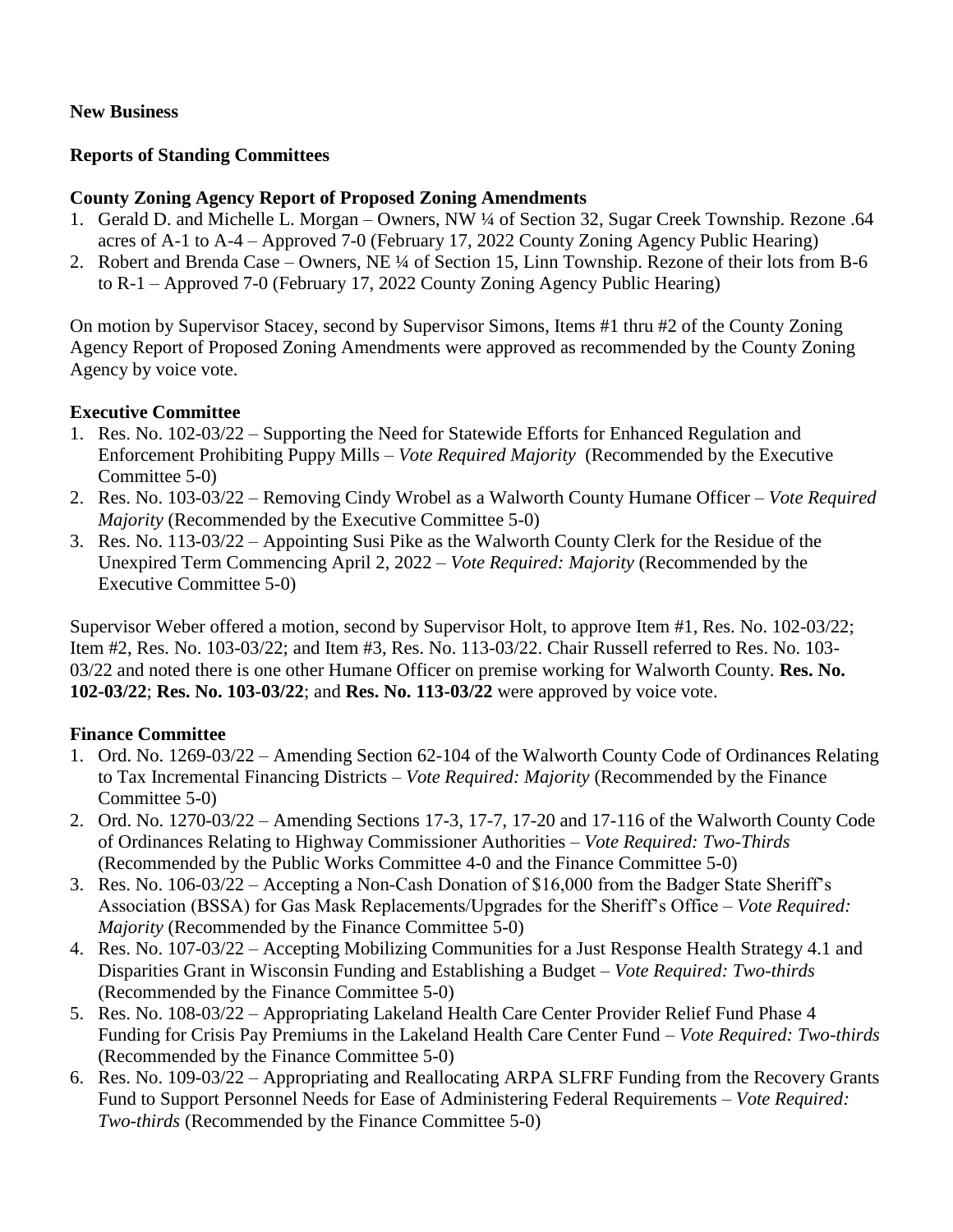- 7. Res. No. 110-03/22 Authorizing a County Board Budget Amendment Increasing CTH ES (West Street to STH 20) Project Construction Budget Appropriation and Increasing Related Reimbursement from the Village of East Troy – *Vote Required: Two-thirds* (Recommended by the Finance Committee 5-0)
- 8. Res. No. 111-03/22 Appropriating \$200,000 of ARPA SLCFR Funding from the Recovery Grants Fund for the Purpose of Supporting Nonprofit, Public Mass Transit Driver Premium Pay – *Vote Required: Two-thirds* (Recommended by the Transportation Coordinating Committee 5-0 and the Finance Committee 5-0)

On motion by Supervisor Grant, second by Supervisor Weber, Item #1, **Ord. No. 1269-03/22** was approved by voice vote.

Supervisor Grant offered a motion for unanimous consent, second by Supervisor Weber. Item #2, **Ord. No. 1270-03/22** was approved by unanimous consent.

On motion by Supervisor Grant, second by Supervisor Weber, Item #3, **Res. No. 106-03/22** was approved by voice vote.

Supervisor Grant offered a motion, second by Supervisor Weber, to approve Item #4, Res. No. 107-03/22 by unanimous consent. **Res. No. 107-03/22** was approved by unanimous consent.

Supervisor Grant offered a motion, second by Supervisor Weber, to approve Item #5, Res. No. 108-03/22 by unanimous consent. **Res. No. 108-03/22** was approved by unanimous consent.

Supervisor Grant offered a motion, second by Supervisor Weber, to approve Item #6, Res. No. 109-03/22 by unanimous consent. **Res. No. 109-03/22** was approved by unanimous consent.

Supervisor Grant offered a motion, second by Supervisor Weber, to approve Item #7, Res. No. 110-03/22 by unanimous consent. **Res. No. 110-03/22** was approved by unanimous consent.

Supervisor Grant offered a motion, second by Supervisor Weber, to approve Item #8, Res. No. 111-03/22 by unanimous consent. **Res. No. 111-03/22** was approved by unanimous consent.

## **Human Resources Committee**

- 1. Ord. No. 1267-03/22 Amending Section 15-359 of the Walworth County Code of Ordinances Relating to Special Pay Premiums at Lakeland Health Care Center, Creating a Crisis Shift Pay Premium – *Vote Required: Majority* (Recommended by the Lakeland Health Care Center Board of Trustees 5-0 and the Human Resources Committee 5-0)
- 2. Ord. No. 1268-03/22 Amending Section 15-359 of the Walworth County Code of Ordinances Relating to Special Pay Premiums for Certain Public Works Employees – *Vote Required: Majority* (Recommended by the Public Works Committee 4-0 and the Human Resources Committee 5-0)
- 3. Res. No. 105-03/22 Amending Resolution No. 70-11/21 Authorizing a One-Time Premium Payment for Communications and Correction – *Vote Required: Majority* (Recommended by the Human Resources Committee 5-0)
- 4. Res. No. 112-03/22 Setting Salaries for Sheriff and Clerk of Courts for 2023-2026 *Vote Required: Majority* (Recommended by the Human Resources Committee 5-0)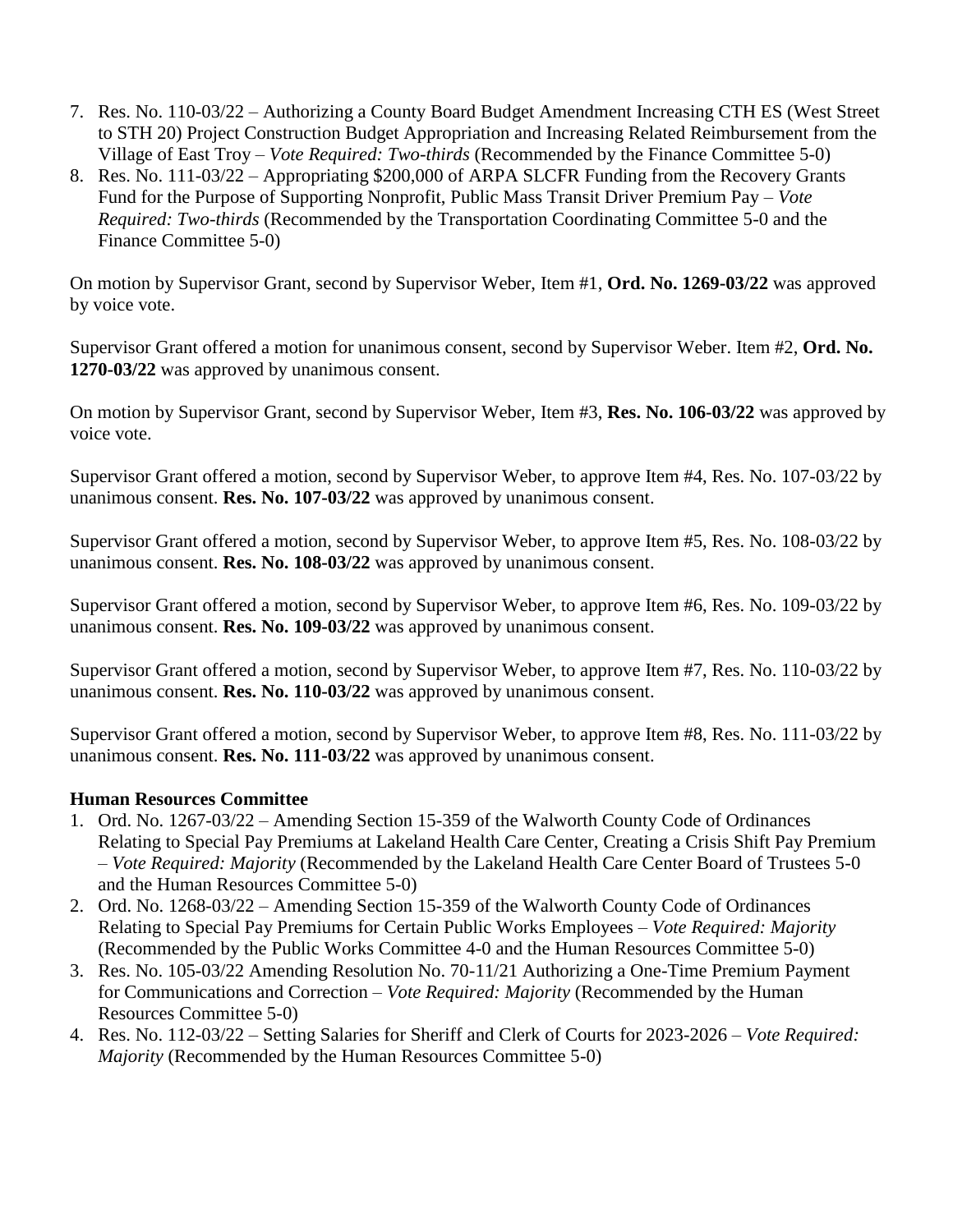On motion by Supervisor Pruessing, second by Supervisor Ingersoll, Item #1, **Ord. No. 1267-03/22**; Item #2, **Ord. No. 1268-03/22**; Item #3, **Res. No. 105-03/22**; and Item #4, **Res. No. 112-03/22**, were approved by voice vote.

## **Public Works Committee**

- 1. Ord. No. 1266-03/22 Amending Sections 2-140 and 16-3 of the Walworth County Code of Ordinances Relating to Highway Committee Authority and Highway Commissioner Term – *Vote Required: Majority* (Recommended by the Public Works Committee 4-0)
- 2. Res. No. 104-03/22 Adopting the Revised Parking Lot Map for the Government Center Created by Section 66-156(2) of the Walworth County Code of Ordinances – *Vote Required: Majority* (Recommended by the Public Works Committee 4-0)

On motion by Supervisor Stacey, second by Supervisor Monroe, Item #1, **Ord. No. 1266-03/22**; and Item #2, **Res. No. 104-03/22,** were approved by voice vote.

### **Report of Special Committees**

There were none.

### **Comment Period by Members of the Public Concerning Items Not on the Agenda**

There was none.

### **Chairperson's Report**

Russell reminded everyone of the appropriate date to submit titles for the Thursday, April 21, 2022 agenda.

County Administrator Luberda announced that next Thursday following the Finance Committee there will be a reception for Supervisors Nancy Russell, Jerry Grant, and Daniel Kilkenny to thank them for their service to Walworth County.

#### **Special Order of Business**

The board may discuss the following topic(s) in open session. The board convened in closed session **at approximately 4:07 p.m. on motion and second by Supervisors Weber and Monroe** pursuant to the exemption contained in Section 19.85(1)(b) of the Wisconsin Statutes, "considering dismissal, demotion, licensing or discipline of any public employe or person licensed by a board or commission or the investigation of charges against such person, or considering the grant or denial of tenure for a university faculty member, and the taking of formal action on any such matter; provided that the faculty member or other public employe or person licensed is given actual notice of any evidentiary hearing which may be held prior to final action being taken and of any meeting at which final action may be taken. The notice shall contain a statement that the person has the right to demand that the evidentiary hearing or meeting be held in open session. This paragraph and par. [\(f\)](https://docs.legis.wisconsin.gov/document/statutes/1995/19.85(1)(f)) do not apply to any such evidentiary hearing or meeting where the employe or person licensed requests that an open session be held," relative to the items listed below.

a) Jake Duller Step 4 Grievance pursuant to Section 15-918 of the Walworth County Code of Ordinances

A roll call vote was conducted and all Supervisors present voted "aye" to enter into closed session. Supervisors Russell and Ingersoll remained on the telephone.